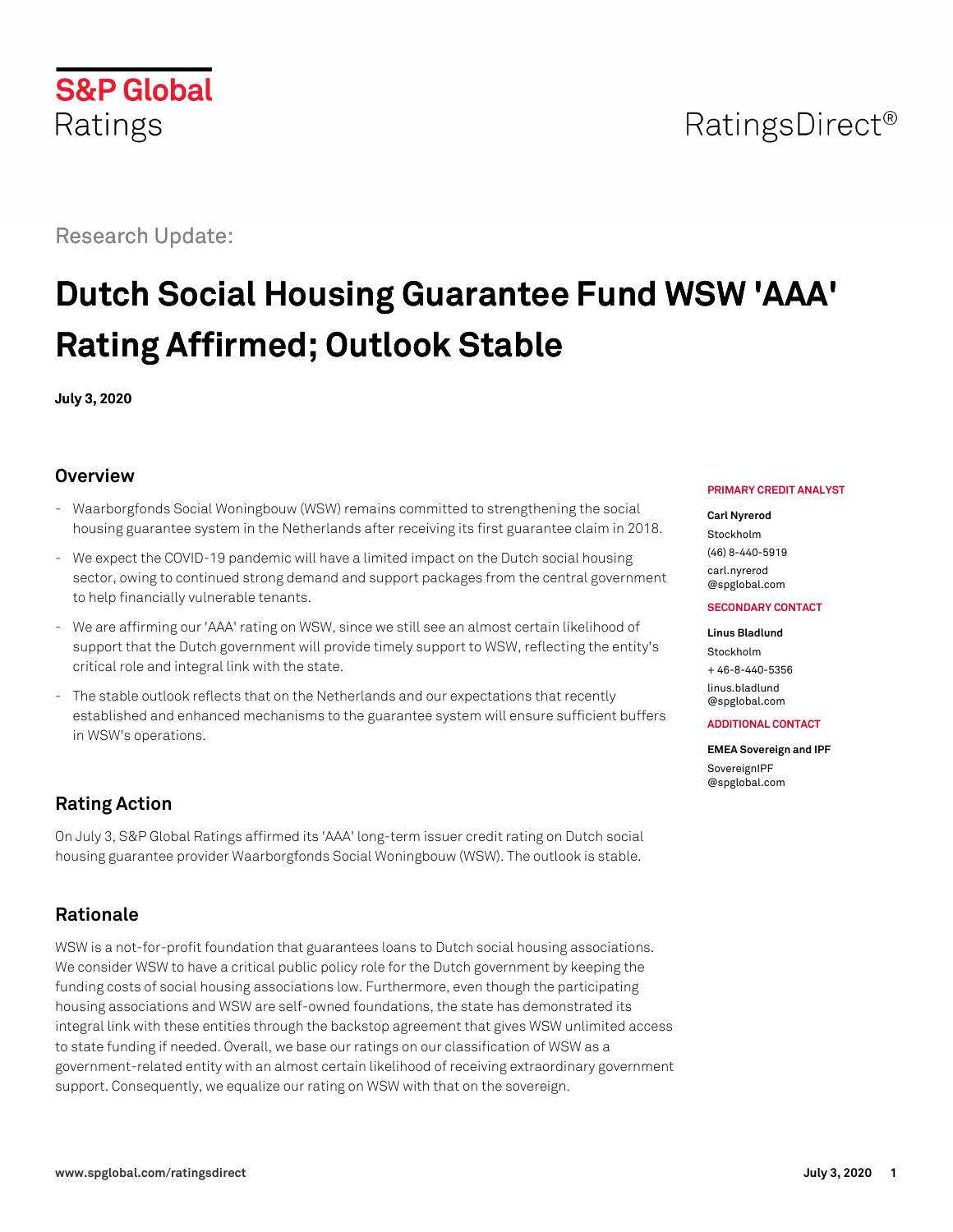#### **Research Update: Dutch Social Housing Guarantee Fund WSW 'AAA' Rating Affirmed; Outlook Stable**

Following implementation of the revised Housing Act in 2015, WSW received its first ever guarantee claim in 2018, related to two housing associations, Woningstichting Geertruidenberg (WSG) and Stichting Humanitas Huisvesting (SHH). In 2019, the associated guarantee resolution procedures provided clarity and predictability for WSW's operations. As part of the resolution process, it was agreed that WSW could choose which loans to take over and service from the two entities. To limit the pressure on liquidity, WSW prioritized picking loan contracts with maturities spread out over 30-40 years. Since 2019, WSW's annual cash outflows have increased somewhat as result of SHH and WSG's restructuring and the correction of payments for their loans. However, the annual changes are small and will not have a material impact on WSW's total obligations.

In response to the restructuring of the two housing associations and the transfer of annual payment obligations to WSW, the foundation's management decided to increase the minimal capital requirement to 0.65% of outstanding guaranteed debt from 0.25%. However, since management forecasts a decrease in risk capital due to annual cash outflows from the guarantee claims, WSW will need capital injections to maintain the required risk capital level. These contributions will come from the participating housing associations. WSW has received no formal objections from any of the participants or an indication of unwillingness or inability to pay.

Furthermore, WSW has taken additional steps to enhance the resilience and financial strength of the guarantee system, partly by building upon the strategic program it has developed with key stakeholders. In addition, WSW's management continues to expand the joint assessment framework, which was implemented in 2019. The aim of the framework is to assess and monitor the housing associations in a more efficient way to reduce the administrative burden on the housing associations. To strengthen monitoring of the sector, WSW has implemented new financial ratios to evaluate the financial strength of the participants. As part of assessing the credit quality in the sector, WSW puts all housing associations into one of three risk categories ranging from low to high risk. As of year-end 2019, the number of entities in the high-risk category had decreased to four, from six one year before. In addition, the overall credit quality of the sector has improved.

The desire to increase the robustness of the guarantee system primarily stems from the revised Housing Act implemented in 2015. Rather than providing financial backing to housing association entities, the government will, under the new law, only provide support to activities considered vital to the general economic interests. As a result of the amendment, WSG was only granted partial resolution support in the restructuring process. This decision implied that the residual support had to come from WSW since it guarantees the housing association's loans, resulting in the first guarantee call in WSW's history. At the same time, SHH did not receive any resolution support. In light of these developments, both SHH and WSG are contesting the decision to refuse full resolution support. WSW expects the legal proceedings will be concluded within three years and the outcome could have an impact on the value of its outstanding guarantee obligations.

We do not expect COVID-19 will have a material impact on the Dutch social housing sector. In line with many other countries, the Dutch government has implemented support packages to mitigate the financial impact on the economy. One support package aims to alleviate the pressure on financially vulnerable citizens by providing income compensation, reducing the risk of inability to pay rents, thereby limiting the pressure on housing associations' cash flows. Furthermore, the underlying demand for social housing in the Netherlands remains high, fueled by a shortage of affordable housing in many areas around the country. Consequently, WSW expects the market value of the housing associations' properties will remain generally stable.

A key component underpinning the strength of the guarantee system is WSW's own investment portfolio. The objective of the portfolio is to sustain the capital level, accounting for inflation, by investing in highly rated bonds. The portfolio is managed in line with conservative financial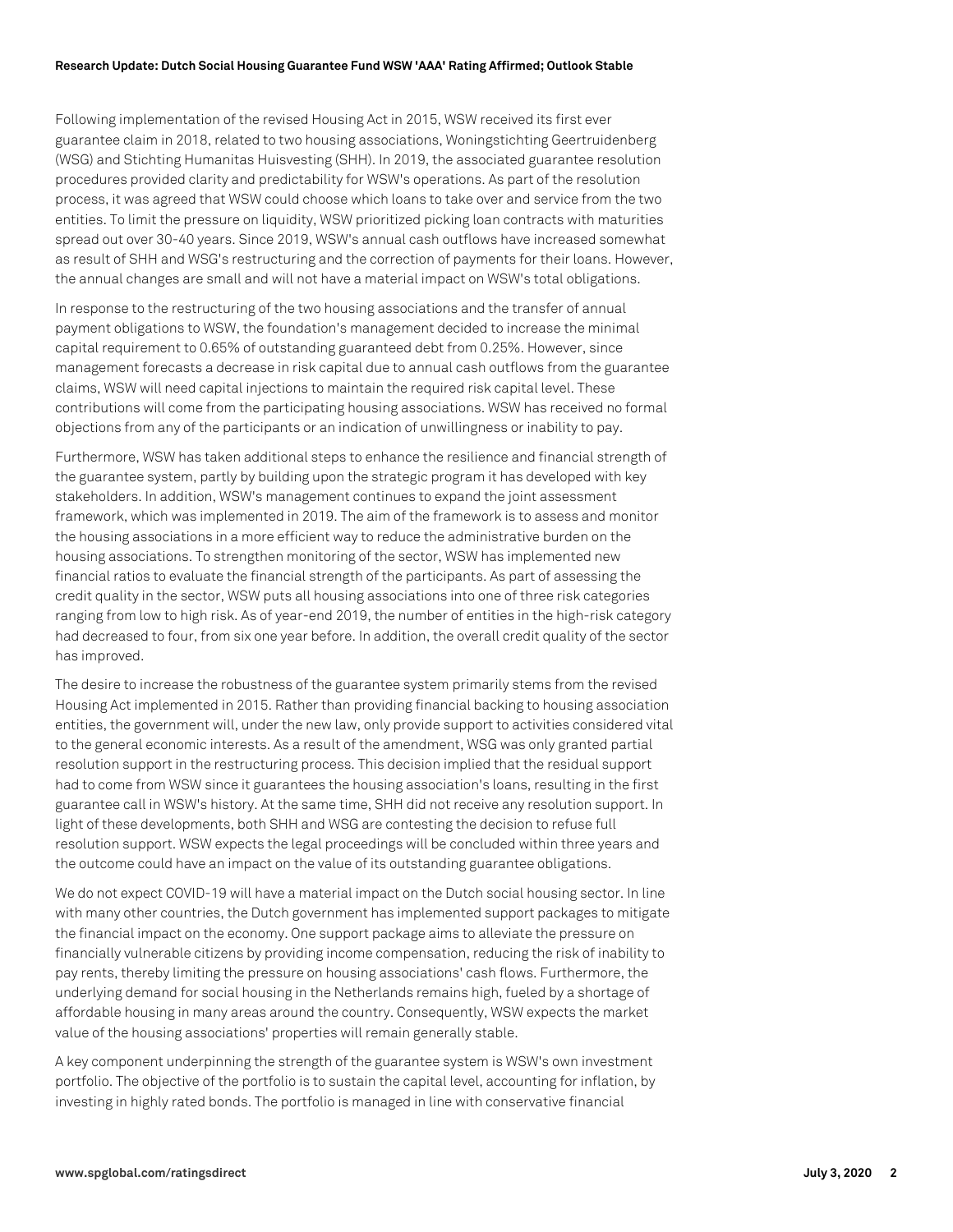#### **Research Update: Dutch Social Housing Guarantee Fund WSW 'AAA' Rating Affirmed; Outlook Stable**

policies, as demonstrated by strict regulations on which assets the organization can invest in and maximum holding limits based on asset risk. The maximum holding per issuer is 10%, except for eurozone sovereign debt. As of midyear 2020, the portfolio composition comprises 'AAA' rated bonds (43%) and 'AA' rated bonds (57%). Furthermore, the average portfolio duration is about 5.3 years.

WSW continues to engage in vertical supervision in collaboration with the Dutch Authority for Housing Associations. The framework is structured to uphold uniform and transparent oversight of the housing associations to ensure satisfactory sector standards. The agreement signed with the Authority in 2018 specifies that WSW should be concerned primarily with the business model of the housing associations, while the Authority oversees their governance. The arrangement increases the strength of the risk framework by ensuring that the supervision process is more robust and that communication between WSW and the Authority is efficient.

Our current assessment of WSW's creditworthiness incorporates three layers of support to withstand potential guarantee claims from the participating housing associations. The first line of support comprises WSW's own risk capital, which is intended to cover any guarantee claims under normal circumstances. The next layer constitutes the housing association members' committed capital. Each housing association is obliged to pay up to 3.85% of the value of outstanding guaranteed debt if WSW's capital is insufficient to pay guarantee claims. As of Dec. 31, 2019, this amounted to about €3 billion. As a last resort, WSW has a backstop agreement with the central government and local authorities. This support materialises if the risk capital falls below 0.25% of guaranteed debt, in which case WSW receives unlimited access to interest-free loans. Under the terms of the backstop agreement, there can be at most a 75-day delay between a request to the central government and municipalities for capital, and the funds becoming available. However, we understand from the government that these funds will be made available in a timely manner. WSW's decision to increase the minimum risk capital ratio to 0.65% reduces the risk of its risk capital falling below 0.25% and triggering the backstop agreement.

The third tier of support is a key component underpinning our view of an almost certain likelihood of WSW receiving extraordinary support from the state and local authorities. We do not consider the financial issues experienced by SHH and WSG as systematic, and we believe that WSW's risk capital and member contributions will be enough to cover any potential guarantee calls in the next few years. Our opinion of an almost certain likelihood of government support reflects our assessment of WSW's:

- Critical public policy role for the government, based on our view that its main purpose is to indirectly provide a key public service by keeping the funding costs of social housing associations low. Furthermore, WSW is a not-for-profit private foundation that guarantees loans provided by lenders to Dutch social housing associations; and
- Integral link with the Dutch government. We view WSW as having a special public status, given the government's ultimate responsibility for ensuring that WSW can meet its obligations. While we believe a default of WSW would not necessarily impair market access for the Dutch government, it could have a detrimental effect on the reputation and market access of entities similar to WSW, and their access to public-sector funding in general.

## **Outlook**

The stable outlook reflects that on the Netherlands and our expectations that recently established and enhanced mechanisms to the guarantee system will ensure sufficient buffers in WSW's operations. Moreover, we assume that WSW's importance and relationship with the Dutch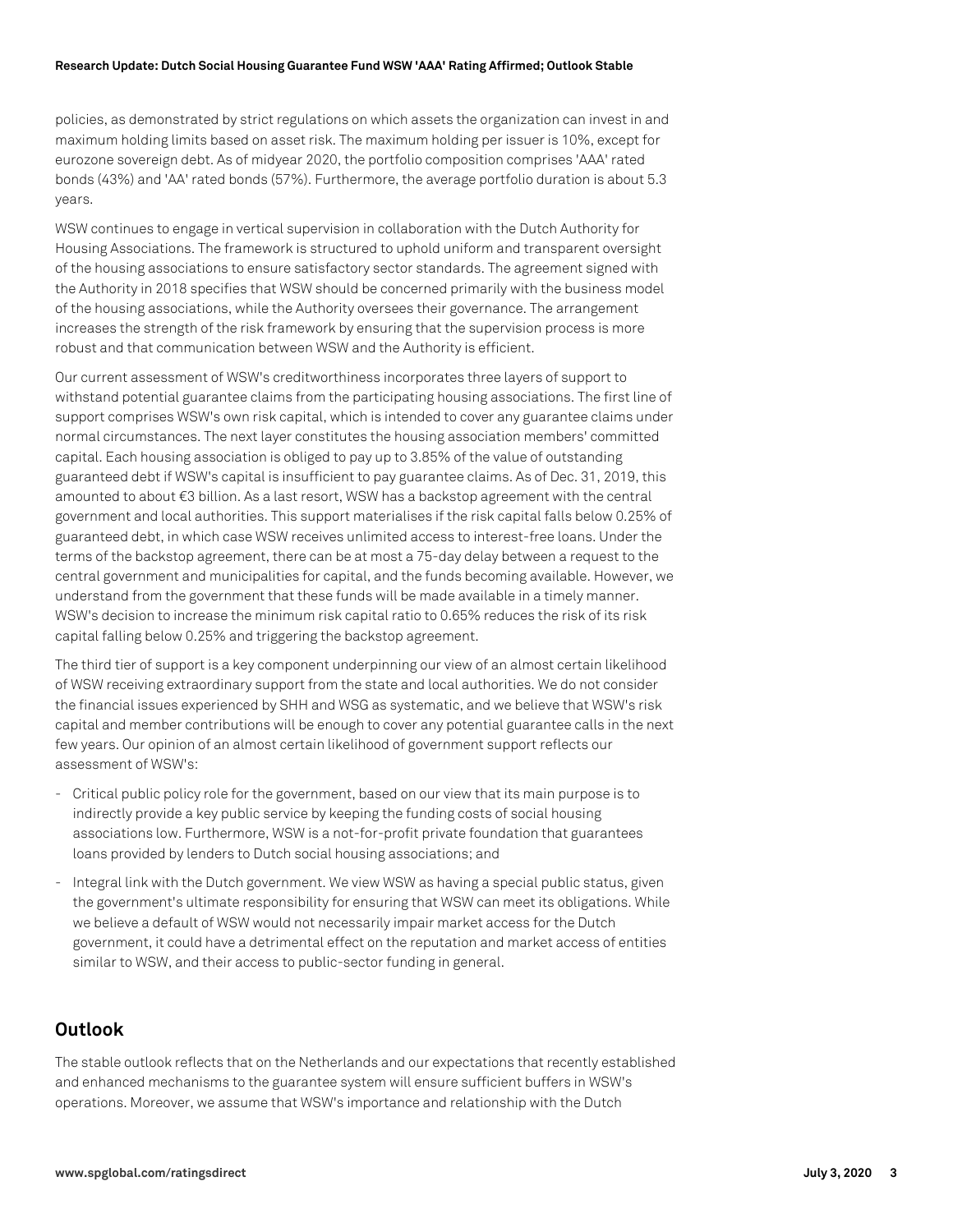government will not weaken.

#### **Downside scenario**

We could lower the ratings by one or several notches if we observe delays in support from WSW's members and the government, potentially leading us to revise our view on WSW's role for or link with the central government. Significant further losses or systematic stress in the Dutch social housing sector could also put pressure on our ratings if WSW's callable capital appears insufficient, and no additional support from the state is forthcoming. A downgrade or outlook revision could also result from a similar ration action on the sovereign.

## **Related Criteria**

- General Criteria: Rating Government-Related Entities: Methodology And Assumptions, March 25, 2015
- General Criteria: Use Of CreditWatch And Outlooks, Sept. 14, 2009

## **Related Research**

The Netherlands 'AAA/A-1+' Ratings Affirmed; Outlook Stable, May 15, 2020

## **Ratings List**

#### **Ratings Affirmed**

**Waarborgfonds Sociale Woningbouw**

Issuer Credit Rating AAA/Stable/--

Certain terms used in this report, particularly certain adjectives used to express our view on rating relevant factors, have specific meanings ascribed to them in our criteria, and should therefore be read in conjunction with such criteria. Please see Ratings Criteria at www.standardandpoors.com for further information. A description of each of S&P Global Ratings' rating categories is contained in "S&P Global Ratings Definitions" at https://www.standardandpoors.com/en\_US/web/guest/article/-/view/sourceId/504352 Complete ratings information is available to subscribers of RatingsDirect at www.capitaliq.com. All ratings affected by this rating action can be found on S&P Global Ratings' public website at www.standardandpoors.com. Use the Ratings search box located in the left column. Alternatively, call one of the following S&P Global Ratings numbers: Client Support Europe (44) 20-7176-7176; London Press Office (44) 20-7176-3605; Paris (33) 1-4420-6708; Frankfurt (49) 69-33-999-225; Stockholm (46) 8-440-5914; or Moscow 7 (495) 783-4009.